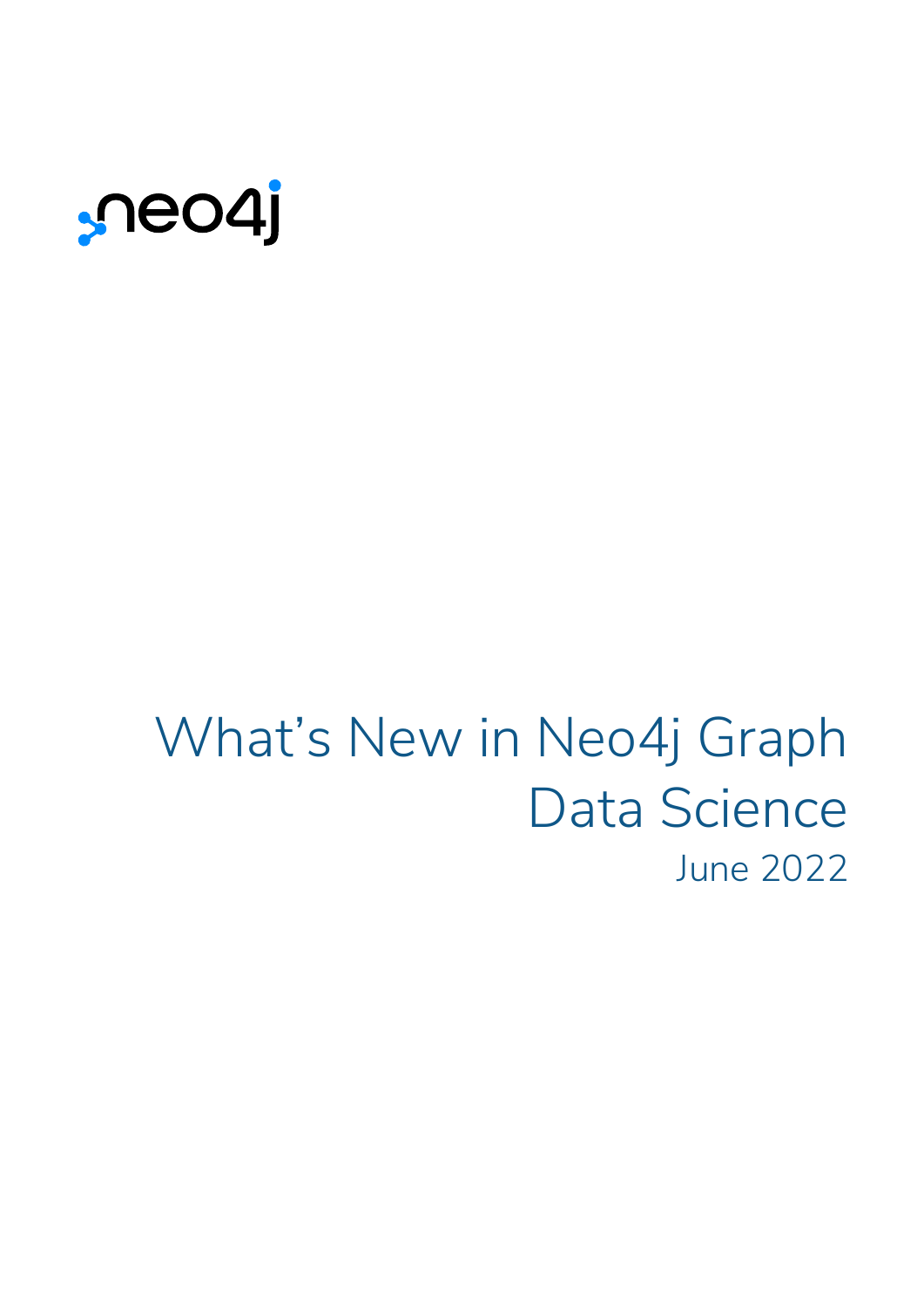# What Is Neo4j Graph Data Science?

**Neo4j Graph Data Science** enables fast, actionable insights about what's important, what's unusual, and what's next through an easy to use engine that works with the data you already have, the data stack you already have, and the data pipeline you already have to quickly move more data science projects from proof of concept to production.

#### Areas of Investment

We continue to build on the momentum of our [2.0 release highlights](https://go.neo4j.com/rs/710-RRC-335/images/What%27s-New-In-Neo4j-Graph-Data-Science.pdf). Our investments focus on building the most comprehensive graph data science solution on the market.

We're investing in four key areas:

- **Easy to use:** Take the fastest path to production.
- **Graph built for data scientists:** Analyze graphs through a library of graph algorithms, ML pipelines, and data science methods.
- **Enterprise ready: trusted, scalable, and robust:** Securely handle hundreds of billions of nodes and relationships.
- **Data pipeline ecosystem:** Integrate Graph Data Science with the existing tools across your technology stack and data pipeline.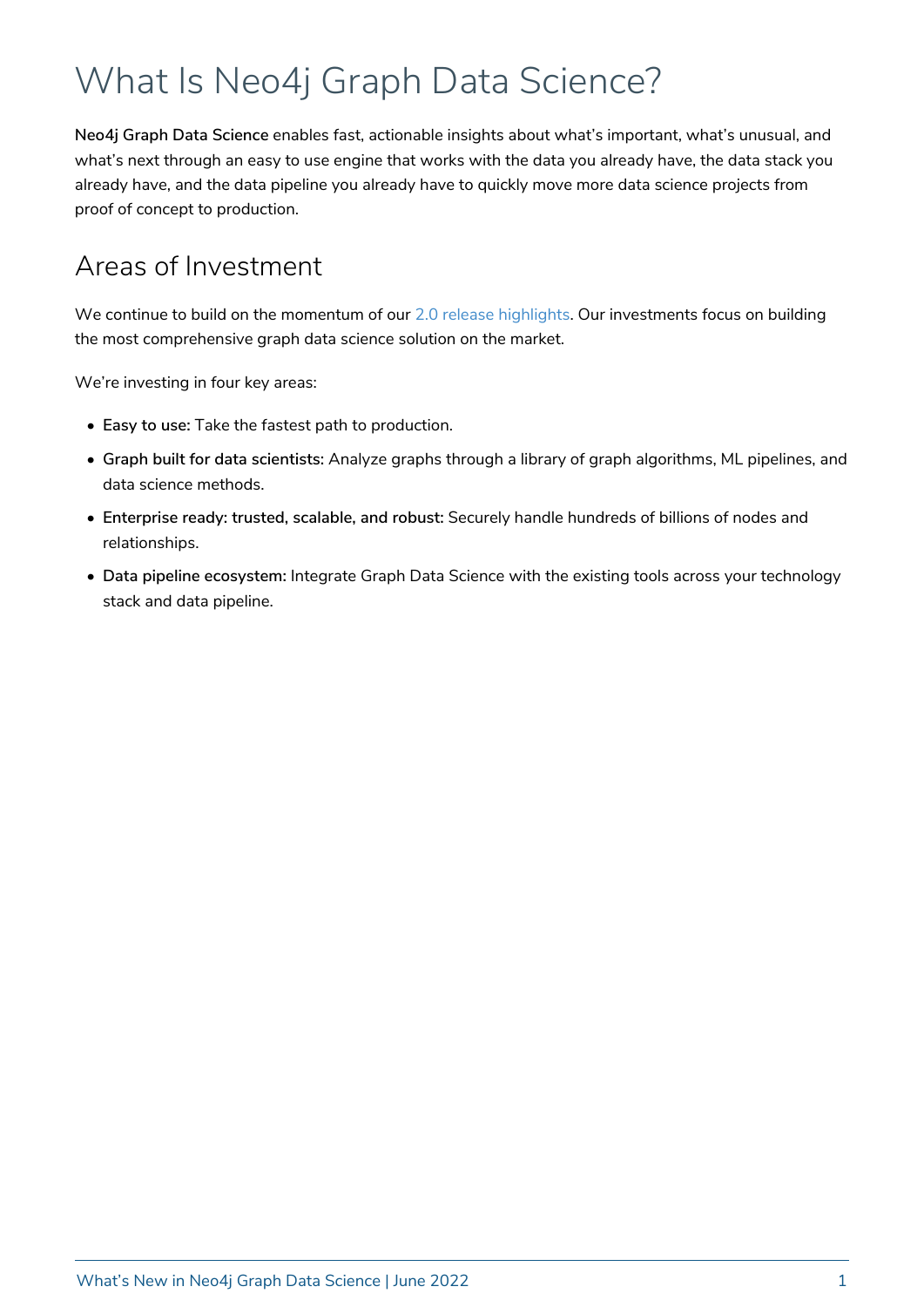# What's new?

#### Easy to use

Improvement of experiences to make them simple, fast, and intuitive include:

- 1. **Autotuning:** ML pipelines [\(nodeClassification](https://neo4j.com/docs/graph-data-science/2.1/machine-learning/node-property-prediction/nodeclassification-pipelines/config/#nodeclassification-pipelines-configure-auto-tuning), [nodeRegression](https://neo4j.com/docs/graph-data-science/2.1/machine-learning/node-property-prediction/noderegression-pipelines/config/#noderegression-pipelines-configure-auto-tuning), [linkPrediction](https://neo4j.com/docs/graph-data-science/2.1/machine-learning/linkprediction-pipelines/config/#linkprediction-configure-auto-tuning)) now support automated tuning for hyperparameters; users configure the system, Neo4j Graph Data Science finds the best parameter combinations to . provide the best performing models possible.
- 2. **Source & Target filtering for KNN and Node Similarity:** Similarity algorithms are some of the most popular, but often users do not need to compare every possible pair of nodes in their graph. Source and target filtering lets users limit the scope of similarity calculations to just the relevant nodes for each use case.



3. **Visual Progress Logging in the Graph Data Science Python Client:** now, when users run algorithms or project graphs, a progress bar is displayed that shows the status of tasks.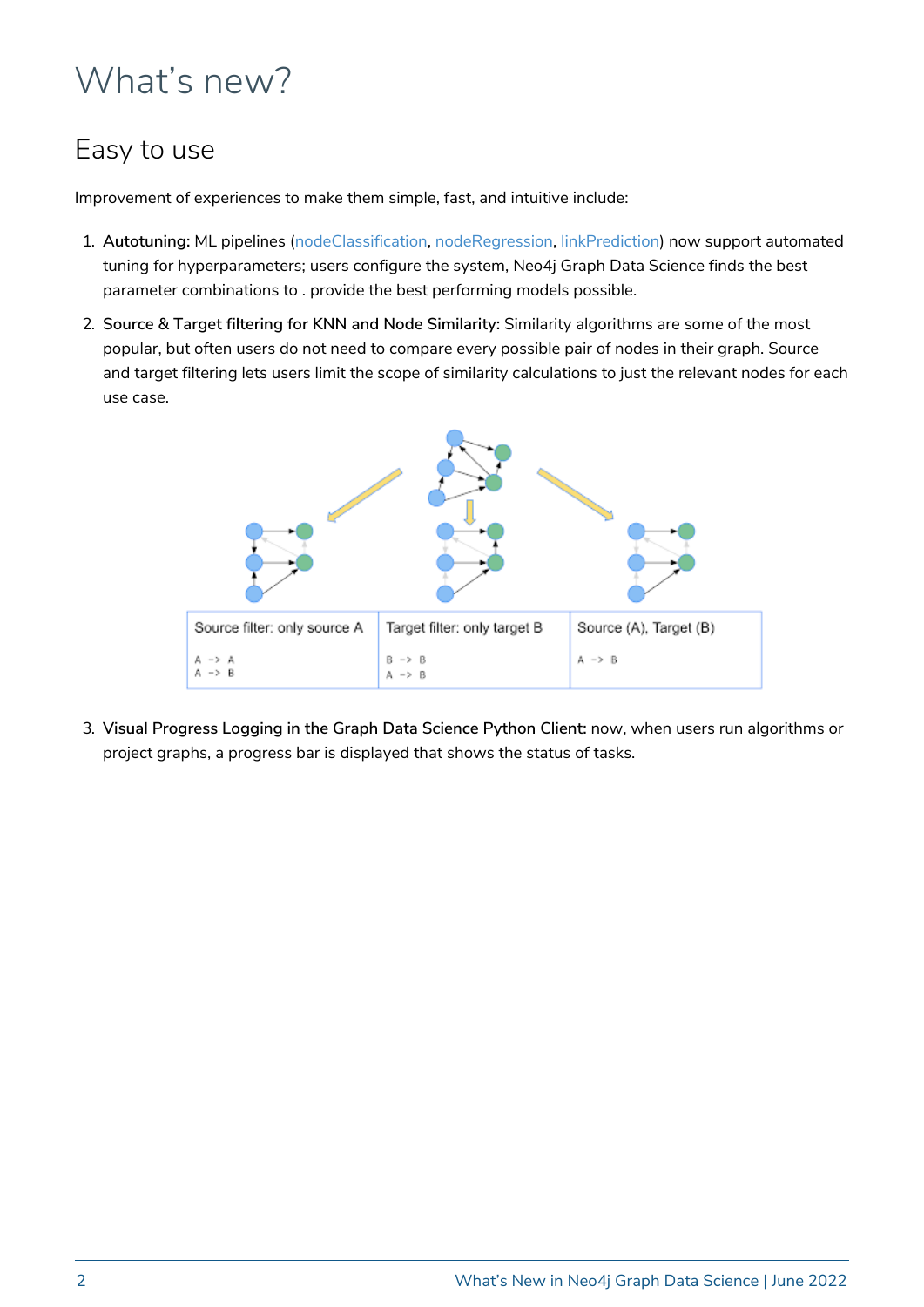# Graph built for data scientists

Features that empower data scientists to analyze graph are:

1. **New alpha tier algorithm** - [Leiden](https://neo4j.com/docs/graph-data-science/2.1/algorithms/alpha/leiden/) - new community detection algorithm, a hierarchical clustering algorithm that guarantees well connected communities. Similar to Louvain, users have requested this methodology to create more cohesive communities.



*From Traag, V.A., Waltman, L. & van Eck, N.J. "From Louvain to Leiden: guaranteeing well-connected communities." Sci Rep 9, 5233 (2019). <https://doi.org/10.1038/s41598-019-41695-z>*

- 2. **New alpha tier algorithm** [K-means clustering](https://neo4j.com/docs/graph-data-science/2.1/algorithms/alpha/kmeans/): community detection algorithm intended to cluster nodes based on properties (like embeddings). Users can specify the numbers of clusters desired and Graph Data Science finds the optimal groupings.
- 3. **New alpha tier ML pipeline** [Node Regression](https://neo4j.com/docs/graph-data-science/2.1/machine-learning/node-property-prediction/noderegression-pipelines/): users can predict numerical property values for nodes using node regression pipelines. Node regression lets users fill in missing property values based on other node properties and graph topology.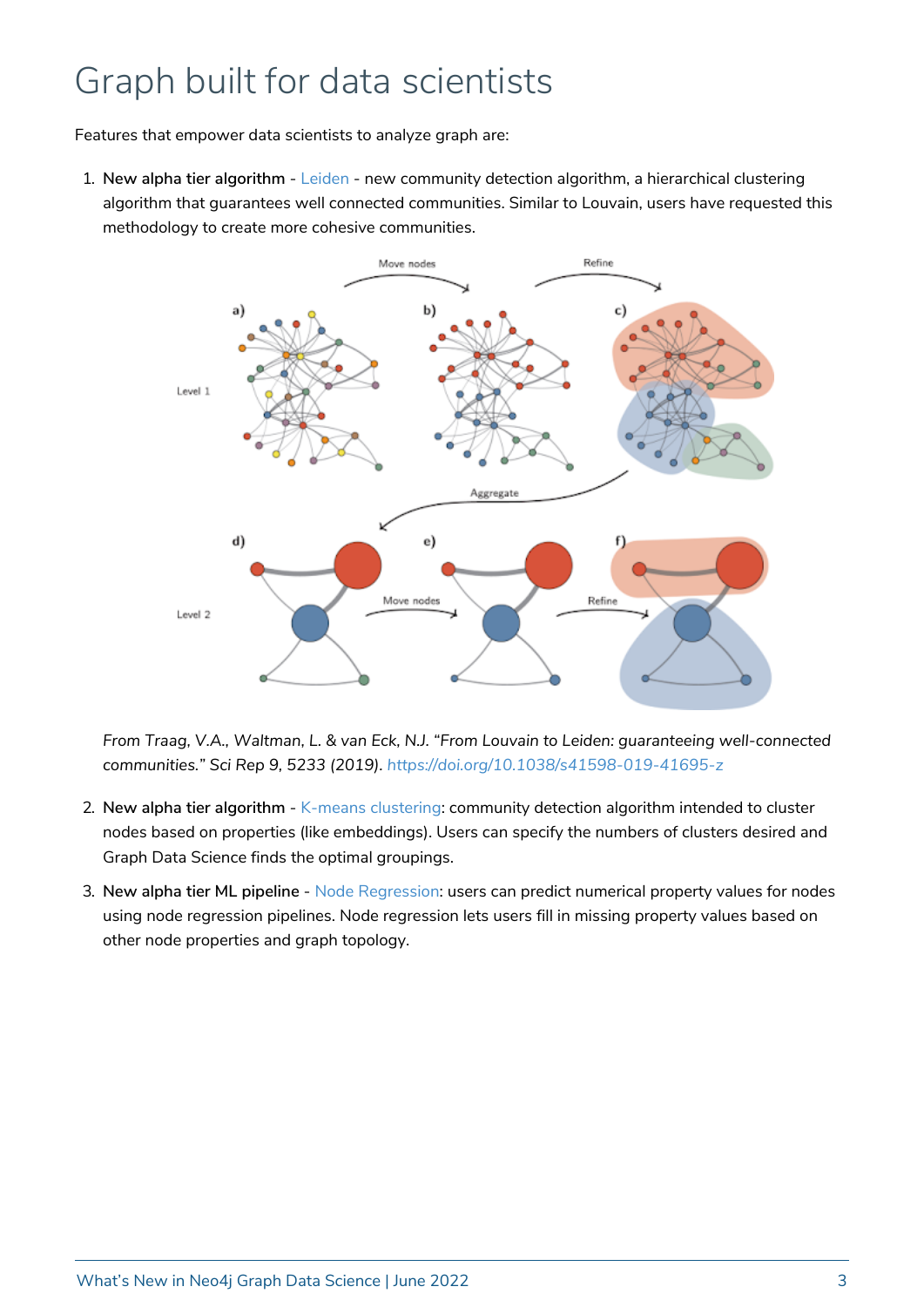# Enterprise ready: trusted, scalable, and robust

Features that support enterprise volumes of data, use cases, and complexity include:

1. **Apache Arrow Integration for Graph Projections**: import and export massive graphs directly into Graph Data Science- at speeds of up to **8 million objects/second**.

Leveraging Arrow to directly build graph connections makes it simple to Insert Graph Data Science seamlessly into your existing ML pipelines and run analytics that need to be exported to a downstream system.

The Neo4j Graph Data Science Arrow integration provides: a built-in Arrow flight server, bundled with Graph Data Science, Arrow convenience functions in the Graph Data Science Python Client to load from and export to data frames, and access to a low level Arrow API to integrate with any Apache Arrow supported product like Google BigQuery, Beam, Parquet files, etc.



Apache Arrow integration for graph projections is available to Graph Data Science Enterprise Edition customers only.



2. **Performance Improvements for Machine Learning**: Through optimization of internal machine learning code, the training time for GraphSAGE embeddings is up to 90% faster, Random Forest model training is up to 80% faster, and Logistic Regression is up to 40% faster.